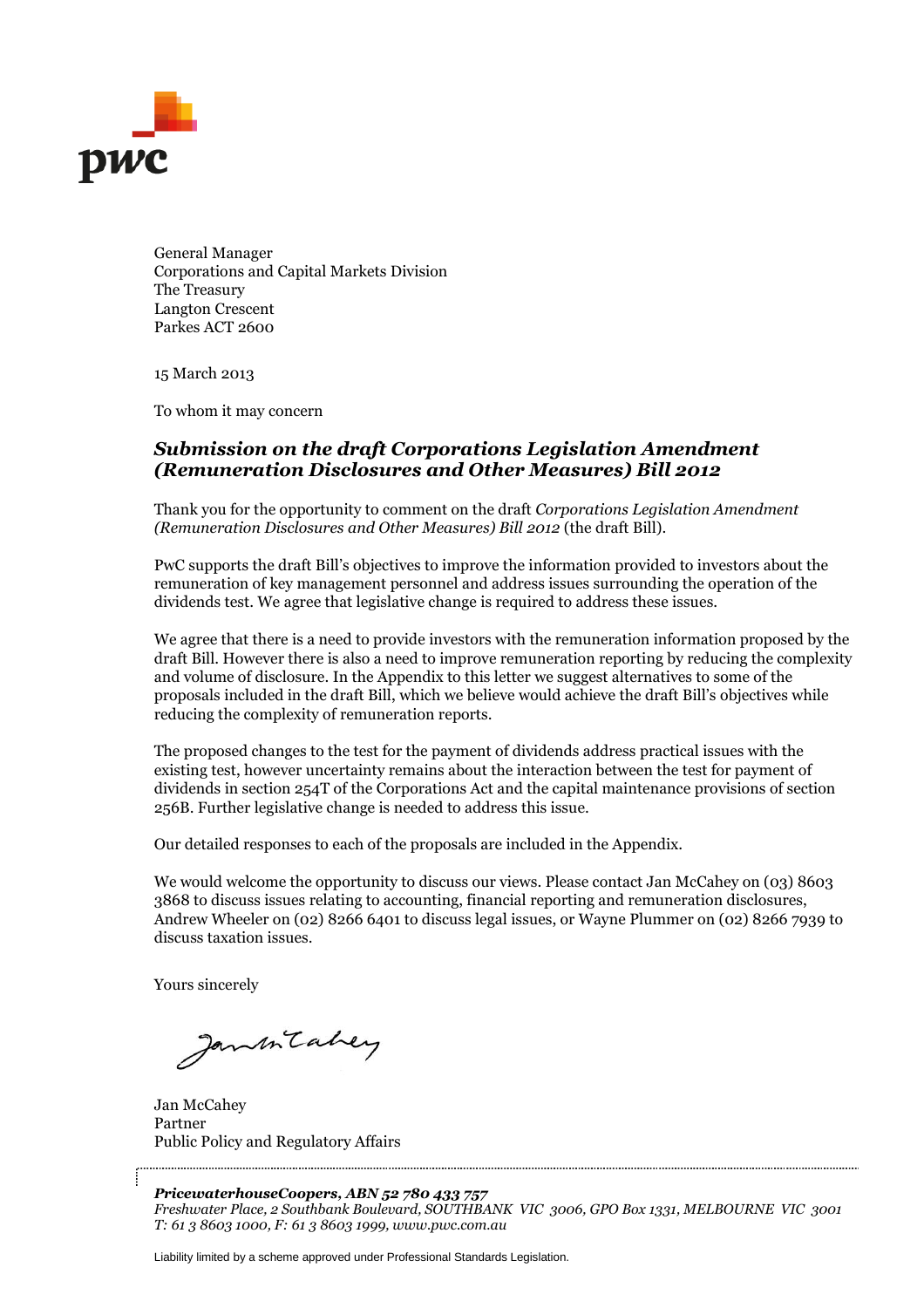

# **Appendix: PwC's comments on the specific proposals raised in the draft Bill**

# **Dividends test amendments**

The adoption of the current dividends test has created a regulatory burden for companies that are not otherwise required to comply with Australian Accounting Standards by expecting them to calculate assets and liabilities by reference to the accounting standards. There is also some confusion in practice about when the test should apply if the directors choose to determine a dividend in accordance with section 254U of the *Corporations Act 2001* ("the Act") instead of declaring it. In our view, the proposed new section 254T of the Act addresses these issues.

However, there remains a body of legal opinion that common law only permits dividends to be paid out of profits, and that section 254T places a restriction on the payment of dividends rather than explicitly authorising dividends. This uncertainty arises from the negative language used by section 254T: "A company must not declare a dividend unless..."

Section 256B(1) of the Act applies to reductions in share capital that are not 'otherwise authorised by law'. If the view that section 254T merely restricts, rather than authorises, payment of a dividend is upheld then a dividend that is sourced from share capital would not be 'otherwise authorised by law' and the requirements of section 256B(1), including a requirement for shareholder approval, would apply. This opinion is expressed, for example, in the joint opinion to the Australian Taxation Office by AH Slater QC and JO Hmelnitsky.

We understand that the intention of the 2010 amendment to the dividends test was to remove the profits test for the payment of a dividend; however, the continued uncertainty described above demonstrates that a further amendment is required to fully achieve clarity in this area. In our view, this issue could be addressed by drafting section 254T positively, for example "A company may only declare a dividend if...", which would authorise, rather than restrict, the payment of a dividend. We note such positive language has been used in the proposed new paragraph 9.1 of the small business guide in Part 1.5 of the Act. To make it clear that there is no common law profits test, we also recommend that a new section  $254T(5)$  is inserted to state "A dividend may be paid from profits, share capital or any other source".

We also recommend, as a matter of principle, that the ability of a company to frank a dividend should be matched to its ability to pay a dividend. If the above recommendation is adopted in relation to the wording of section 254T, an amendment will need to be made to the Income Tax Assessment Act 1936 will be needed to align the treatment of a dividend for taxation purposes with the revised test for the payment of a dividend.

## **Improving disclosure requirements in the remuneration report**

#### *Disclosure of remuneration outcomes*

The draft Bill proposes that, in addition to existing remuneration disclosures, companies will be required to disclose for each key management personnel (KMP):

 The amount that was granted before the financial year and paid to the person during the financial year;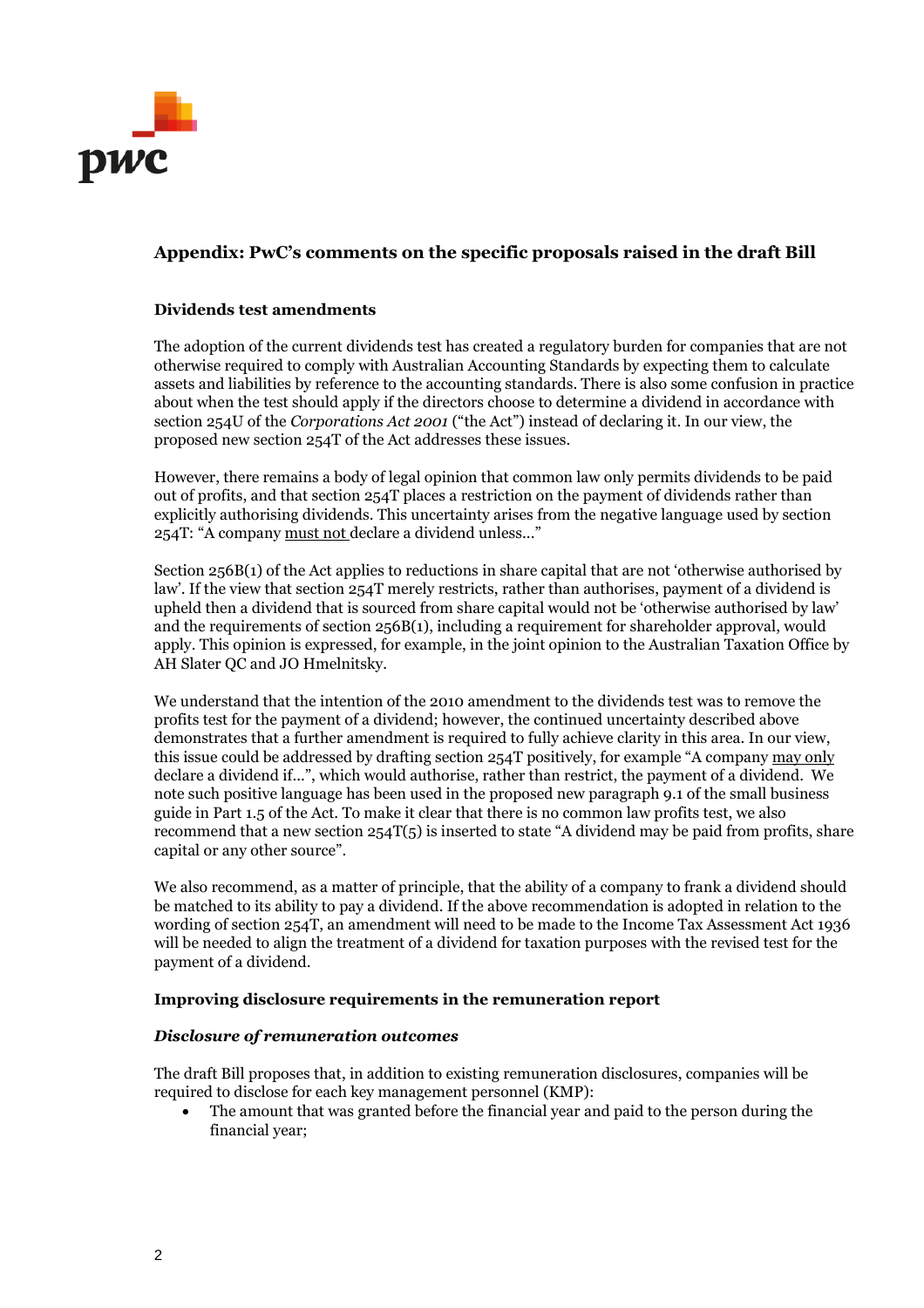

- The amount that was granted and paid during the financial year; and
- The amount that was granted but not yet paid during the financial year

Currently companies are required to report KMP remuneration on a consistent basis with the amount recognised as an expense for the financial year in accordance with accounting standards. For example, the expense for a long-term cash bonus is calculated by estimating the future payment and spreading this amount over the financial years in which the entitlement to the bonus is earned (the 'vesting period'). The expense for a share-based payment is determined by calculating the fair value of the award at the beginning of the vesting period and spreading it over the vesting period.

Reporting remuneration on the basis of the amounts recognised as an expense is often criticised because the expense recognised in a financial year does not necessarily reflect the benefit that will be received by the KMP at the end of the vesting period. Many investors and companies believe that the amount actually received by the KMP is more useful than the expense in helping investors decide on their vote on the remuneration report. As a result, many companies voluntarily provide additional information on remuneration outcomes in their remuneration reports.

In our view, KMP remuneration should be disclosed on the basis of the benefit actually received by the KMP rather than the expense for the financial year. Disclosing information on actual remuneration outcomes provides investors with a better measure of the benefit received by KMP than is provided by the accounting expense.

However, we do not support the draft Bill's proposal to do this by providing additional disclosures rather than replacing existing disclosures. The draft Bill would require two sets of information, measured on different bases, to be disclosed. In our view, this would increase the complexity of the remuneration report, would be likely to confuse investors, and would increase the burden on preparers. We recommend that the remuneration outcome disclosures replace existing disclosures instead of supplementing them. We believe the accounting expense provides useful information on the financial performance of the company so it is appropriate that it continues to be recognised in the financial statements. However, we don't believe it is necessary for the remuneration disclosures to be consistent with the accounting expense because the remuneration outcome provides investors with more relevant information on remuneration.

We recognise that information on the value of long-term incentives and share-based payments at the date of grant is of value to investors. However, Corporations Regulations  $2M.3.03(1)(12)$ , 2M.3.03(1)(15) and section 300A(1)(e)(ii) of the Act already require detailed disclosures of grants of long-term incentives and share-based payments including the fair value per option/right granted, the fair value of options granted during the year as remuneration, and the maximum and minimum possible total value of the bonus or grant for future financial years. However, the Act and the Regulations do not require disclosure of the total value of cash bonuses granted to each KMP at the date of grant; we believe this requirement should be added to regulation 2M.3.03(12) or to section 300A of the Act. In our view, this would ensure that the grant date value of all cash- and share-based long-term incentives is disclosed without adding unnecessary complexity.

The views we have expressed above are supported by the findings of the UK Financial Reporting Council's investigation into remuneration disclosure, which was conducted by the FRC's Financial Reporting Lab in collaboration with investors. The FRC's report "*Lab project report: A single figure for remuneration*" recommended that long-term bonuses and share-based payments are disclosed in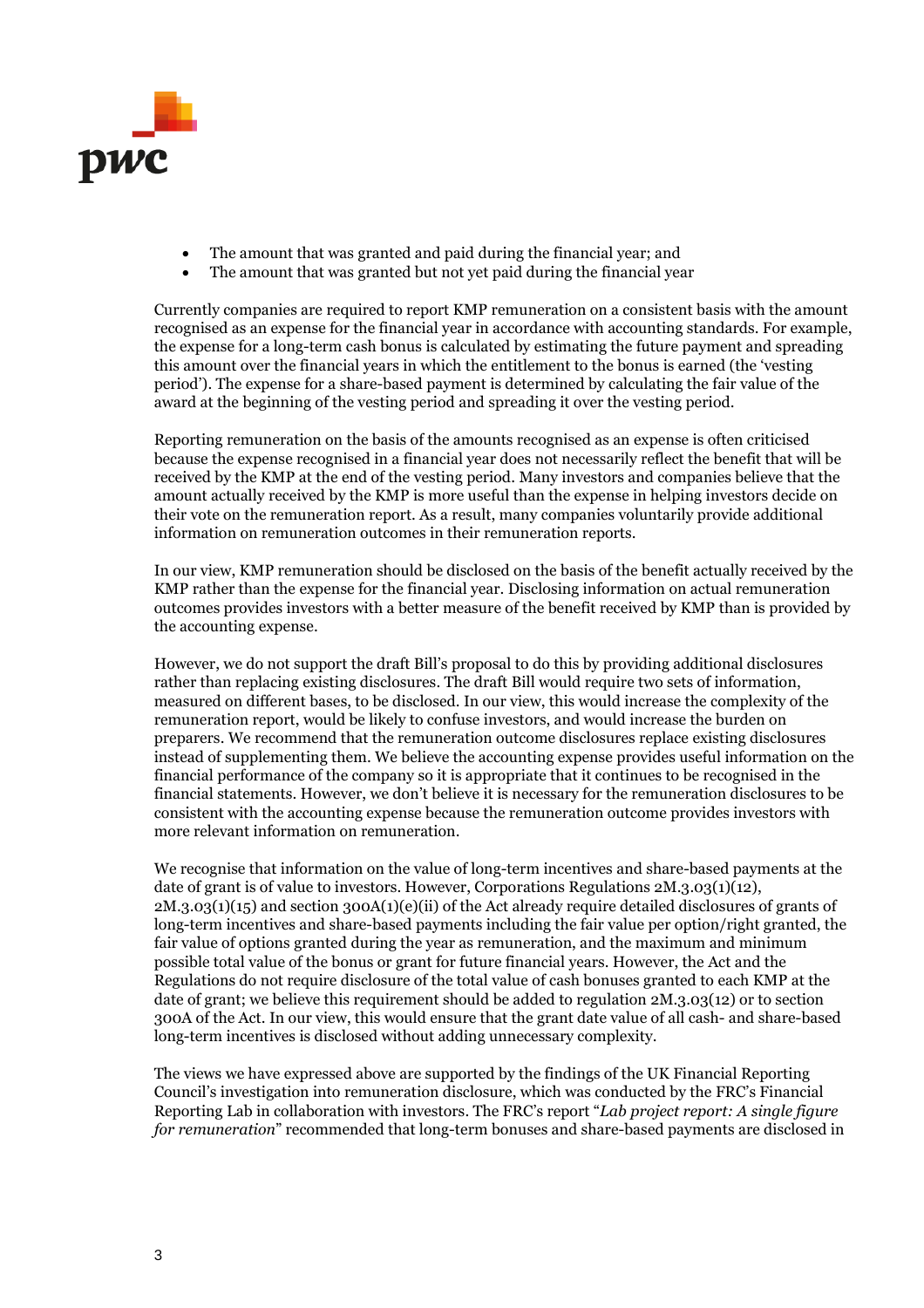

the remuneration report only in the financial year in which they vest, and that it should be measured at the amount paid (or to be paid). The amount disclosed would be measured at the amount to be paid to the KMP, net of any exercise price payable by the KMP, and disaggregated only into amounts paid in the financial year and amounts yet to be paid. In our view, disclosure of remuneration on this basis would reduce complexity while still providing investors with information that is relevant to their decision-making.

If the proposals contained in the draft Bill are adopted, we believe it will be necessary to clarify how the amount paid should be measured. For example, it is not clear how a share-based payment would be measured: Would it be based on the market price of the company's shares at the beginning of the vesting period (as required by the relevant accounting standard), when the award vests, or when the KMP receives the shares? We encourage the Government to clarify this aspect of the draft Bill prior to its finalisation.

#### *Remuneration governance framework*

We agree that additional disclosure of a company's remuneration governance framework would provide useful information to investors and encourage good governance. However, in our view governance disclosures should be provided as part of the company's report on corporate governance. Therefore, we suggest that this issue would be better addressed by enhancing the ASX Corporate Governance Council's Corporate Governance Principles and Recommendations.

#### *Disclosure of lapsed options*

We agree with the proposal to require disclosure of the number of lapsed options and the year in which they were granted, in place of the existing requirement to disclose the value of lapsed options.

## *Disclosure of payments made to KMP on retirement from the company*

We agree that disclosure of statutory and other payments to KMP on termination and disclosure of post-severance arrangements would provide useful information to investors. However, if this proposal is adopted, we encourage the Government to clarify the treatment of superannuation payments. Corporations Regulation 2M.3.03 already requires disclosure of post-employment benefits, including superannuation, on the basis of the amount recognised as an expense in the financial year. Therefore if superannuation is included in the proposed disclosure it will effectively be disclosed twice. We suggest that any superannuation benefits that have already been disclosed as post-employment benefits should be excluded from the proposed disclosure requirement.

## *Other suggested changes*

The Corporations Amendment (Improving Accountability on Director and Executive Remuneration) Act 2011 replaced the requirement to disclose remuneration information for a listed company's five most highly remunerated executives with a requirement to disclose information for the company's KMP. However section 300(1)(d) of the *Corporations Act* continues to require all companies to disclose details of options granted to any of the directors or any of the five most highly remunerated officers of the company. This is inconsistent with the remuneration reporting requirements of section 300A and confusing for companies and investors.

We recommend the Government amend section 300(1)(d) to require disclosure of options granted to KMP instead of the directors and the five most highly remunerated officers.